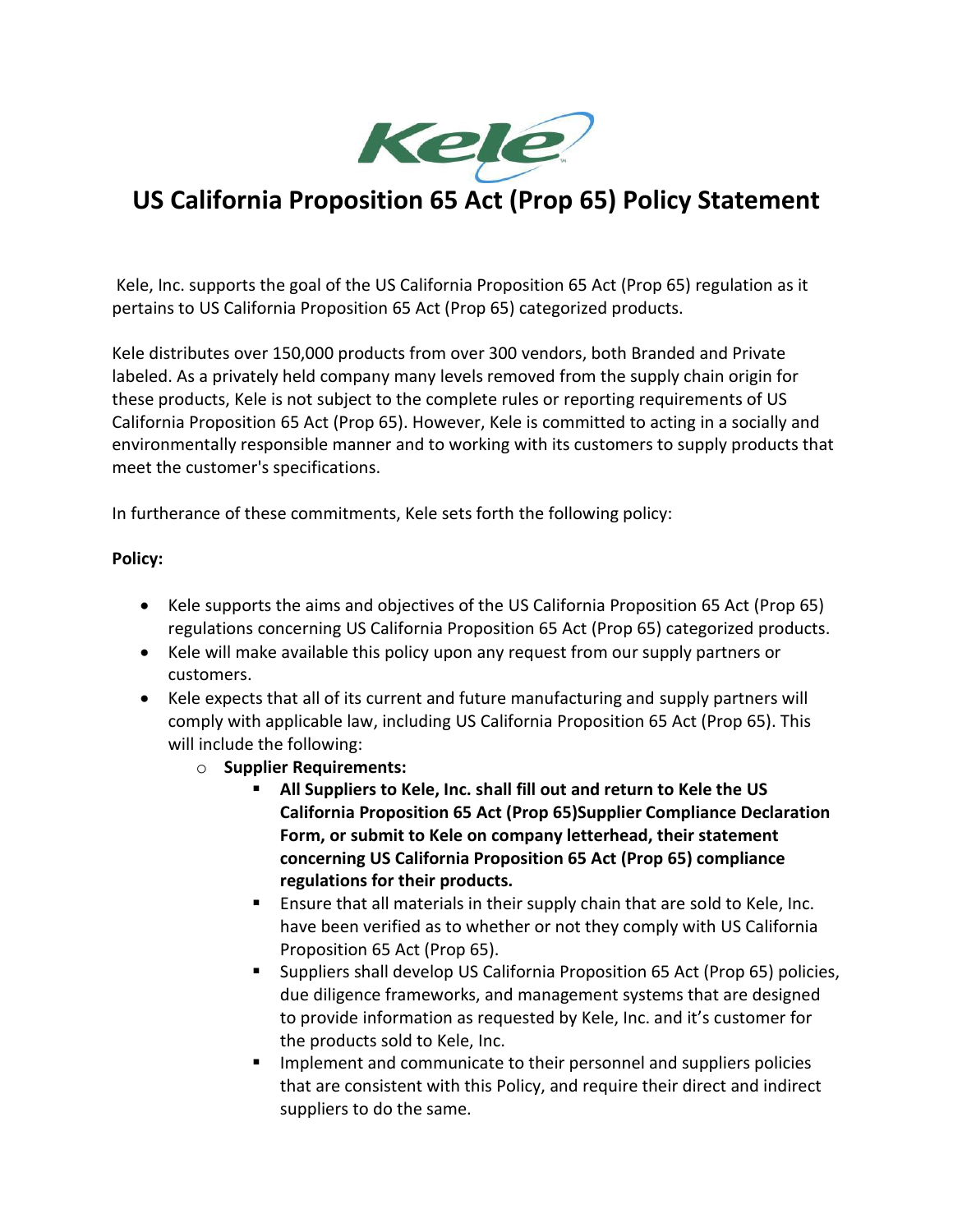- ▪
- Maintain reviewable business records supporting US California Proposition 65 Act (Prop 65) policies and standards; and At Kele, Inc.'s request, provide Kele, Inc. with information concerning the US California Proposition 65 Act (Prop 65) compliance for products sold to Kele, Inc. As such, Kele, Inc. shall be entitled to use or disclose this information so as to satisfy any legal or regulatory requirements, customer requests, or any marketing communications, notwithstanding the terms of any confidentiality agreements that do not specifically reference this paragraph.
- Suppliers also are encouraged to support industry efforts to enhance traceability and responsible practices in US California Proposition 65 Act (Prop 65) supply chains.

## o **Consequences for Supplier Non-compliance:**

- Kele, Inc. evaluates its relationships with its suppliers on an ongoing basis.
- Kele, Inc. reserves the right to evaluate the extent to which a supplier has failed to reasonably comply with this Policy.
- Kele, Inc. reserves the right to request additional documentation from its suppliers regarding the origin of any US California Proposition 65 Act (Prop 65) standards materials included in any products sold to Kele, Inc.
- Suppliers who do not reasonably comply with this Policy shall be reviewed by Kele, Inc.'s supply chain organization for future business.
- In the event Kele, Inc. determines that a supplier's efforts to comply with this Policy have been deficient and the supplier fails to cooperate in developing and implementing reasonable remedial steps, Kele, Inc. reserves the right to take appropriate actions up to and including discontinuing purchases from the supplier.
- Additionally, nothing in this Policy is intended to in any way grant any additional rights or expectations to a Kele, Inc. supplier or in any way modify or otherwise limit in any way any of Kele, Inc.'s contractual or legal rights.

## o **Customer Requests Obligations:**

- Kele, Inc. has this standardized policy and will provide it upon request to our customers.
- If a Kele, Inc. customer should require additional information not covered by this policy, or information provided by our employees; the customer must submit the following:
	- A complete parts list of items that have been purchased from Kele, Inc. for which you require information. This list will must have Kele, Inc. part numbers.
	- A contact for all communications and information.
	- Specific details for the "additional information" requested.\*